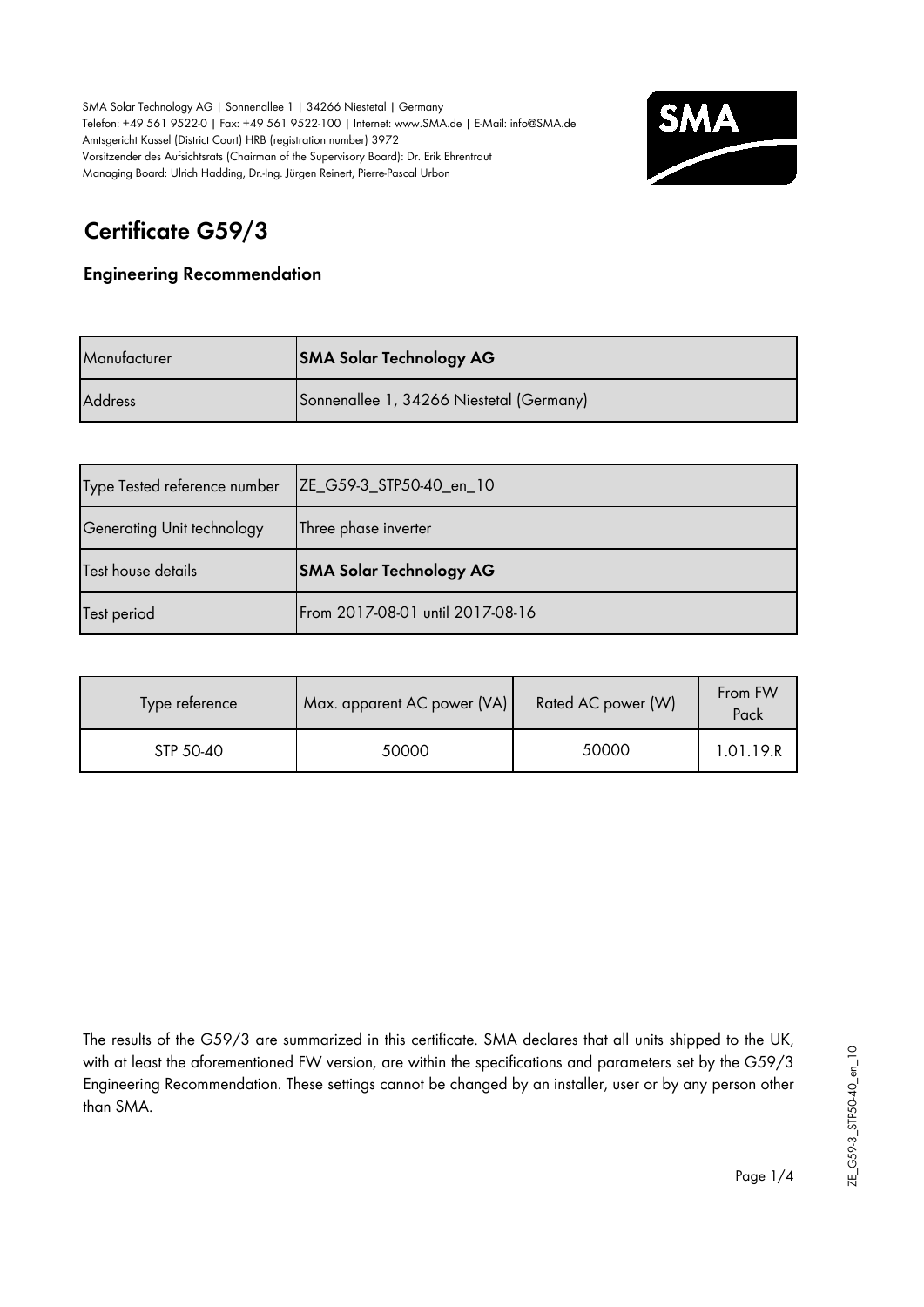

# **Test Results**

### **Power quality**

|                  | Harmonics as per BS EN 61000-3-12 |                          |           |       |            |       |                          |                              |  |  |
|------------------|-----------------------------------|--------------------------|-----------|-------|------------|-------|--------------------------|------------------------------|--|--|
|                  |                                   | Thresholds               |           |       | $P/Pr$ [%] |       |                          |                              |  |  |
| Order            | Frequency                         |                          | 50        |       |            | 100   |                          |                              |  |  |
|                  | [Hz]                              | 1/ln [%]                 | <b>MV</b> |       | <b>MV</b>  |       | Max. MV / Limit [%]      |                              |  |  |
| $\overline{2}$   | 100                               | 8,00%                    | 0,144A    | 0,20% | 0,262 A    | 0,36% | 4,52%                    |                              |  |  |
| 3                | 150                               |                          | 0,018 A   | 0,03% | 0,047 A    | 0,06% |                          |                              |  |  |
| $\overline{4}$   | 200                               | 4,00%                    | 0,079 A   | 0,11% | 0,048 A    | 0,07% | 2,74%                    | $\sqrt{}$                    |  |  |
| $\overline{5}$   | 250                               | 10,70%                   | 0,35A     | 0,48% | 0,408 A    | 0,56% | 5,26%                    | $\blacktriangleleft$         |  |  |
| $\boldsymbol{6}$ | 300                               | 2,67%                    | 0,056 A   | 0,08% | 0,036 A    | 0,05% | 2,89%                    | $\prec$                      |  |  |
| $\overline{7}$   | 350                               | 7,20%                    | 0,202 A   | 0,28% | 0,292 A    | 0,40% | 5,60%                    | $\blacktriangleleft$         |  |  |
| $\,8\,$          | 400                               | 2,00%                    | 0,012 A   | 0,02% | 0,044A     | 0,06% | 3,01%                    | $\checkmark$                 |  |  |
| 9                | 450                               |                          | 0,015A    | 0,02% | 0,023 A    | 0,03% |                          |                              |  |  |
| 10               | 500                               | 1,60%                    | 0,038 A   | 0,05% | 0,037 A    | 0,05% | 3,26%                    | $\prec$                      |  |  |
| 11               | 550                               | 3,10%                    | 0,097 A   | 0,13% | 0,123 A    | 0,17% | 5,47%                    | $\blacktriangleleft$         |  |  |
| 12               | 600                               | 1,33%                    | 0,044 A   | 0,06% | 0,035 A    | 0,05% | 4,52%                    | $\blacktriangleleft$         |  |  |
| 13               | 650                               | 2,00%                    | 0,091 A   | 0,13% | 0,119A     | 0,16% | 8,24%                    | $\blacktriangleleft$         |  |  |
| 14               | 700                               |                          | 0,037 A   | 0,05% | 0,022 A    | 0,03% |                          |                              |  |  |
| 15               | 750                               |                          | 0,012 A   | 0,02% | 0,021 A    | 0,03% |                          |                              |  |  |
| 16               | 800                               |                          | 0,038 A   | 0,05% | 0,037 A    | 0,05% |                          |                              |  |  |
| 17               | 850                               |                          | 0,056 A   | 0,08% | 0,092 A    | 0,13% |                          |                              |  |  |
| 18               | 900                               |                          | 0,035 A   | 0,05% | 0,032 A    | 0,04% |                          |                              |  |  |
| 19               | 950                               |                          | 0,042 A   | 0,06% | 0,094 A    | 0,13% |                          |                              |  |  |
| 20               | 1000                              |                          | 0,012 A   | 0,02% | 0,018 A    | 0,03% |                          |                              |  |  |
| 21               | 1050                              |                          | 0,012 A   | 0,02% | 0,018 A    | 0,03% |                          |                              |  |  |
| 22               | 1100                              |                          | 0,01 A    | 0,01% | 0,016 A    | 0,02% |                          |                              |  |  |
| 23               | 1150                              |                          | 0,03A     | 0,04% | 0,068 A    | 0,09% |                          |                              |  |  |
| 24               | 1200                              | $\overline{\phantom{a}}$ | 0,008 A   | 0,01% | 0,017 A    | 0,02% |                          | $\overline{\phantom{a}}$     |  |  |
| 25               | 1250                              |                          | 0,026 A   | 0,04% | 0,069 A    | 0,10% |                          |                              |  |  |
| 26               | 1300                              |                          | 0,013 A   | 0,02% | 0,014A     | 0,02% |                          | $\overline{\phantom{a}}$     |  |  |
| 27               | 1350                              | $\overline{\phantom{a}}$ | 0,012 A   | 0,02% | 0,015 A    | 0,02% | $\overline{\phantom{a}}$ | $\qquad \qquad \blacksquare$ |  |  |
| 28               | 1400                              | $\overline{\phantom{a}}$ | 0,016 A   | 0,02% | 0,013 A    | 0,02% | $\overline{\phantom{a}}$ | $\overline{a}$               |  |  |
| 29               | 1450                              |                          | 0,026 A   | 0,04% | 0,065 A    | 0,09% | $\frac{1}{2}$            | $\overline{a}$               |  |  |
| 30               | 1500                              |                          | 0,013 A   | 0,02% | 0,012 A    | 0,02% |                          |                              |  |  |
| 31               | 1550                              |                          | 0,03A     | 0,04% | 0,059 A    | 0,08% |                          |                              |  |  |
| 32               | 1600                              |                          | 0,011 A   | 0,02% | 0,014A     | 0,02% |                          |                              |  |  |
| 33               | 1650                              |                          | 0,011 A   | 0,01% | 0,014 A    | 0,02% |                          |                              |  |  |
| 34               | 1700                              |                          | 0,009 A   | 0,01% | 0,011 A    | 0,01% |                          |                              |  |  |
| 35               | 1750                              |                          | 0,029 A   | 0,04% | 0,05A      | 0,07% |                          |                              |  |  |
| 36               | 1800                              |                          | 0,009 A   | 0,01% | 0,012 A    | 0,02% |                          |                              |  |  |
| 37               | 1850                              |                          | 0,029 A   | 0,04% | 0,046 A    | 0,06% | $\overline{\phantom{a}}$ |                              |  |  |
| 38               | 1900                              |                          | 0,007 A   | 0,01% | 0,01A      | 0,01% | ÷                        |                              |  |  |
| 39               | 1950                              |                          | 0,008 A   | 0,01% | 0,013 A    | 0,02% | $\overline{\phantom{a}}$ | $\overline{\phantom{a}}$     |  |  |
| 40               | 2000                              | $\overline{\phantom{a}}$ | 0,008 A   | 0,01% | 0,011A     | 0,01% | ۳                        | $\qquad \qquad \blacksquare$ |  |  |

MV=Measured Value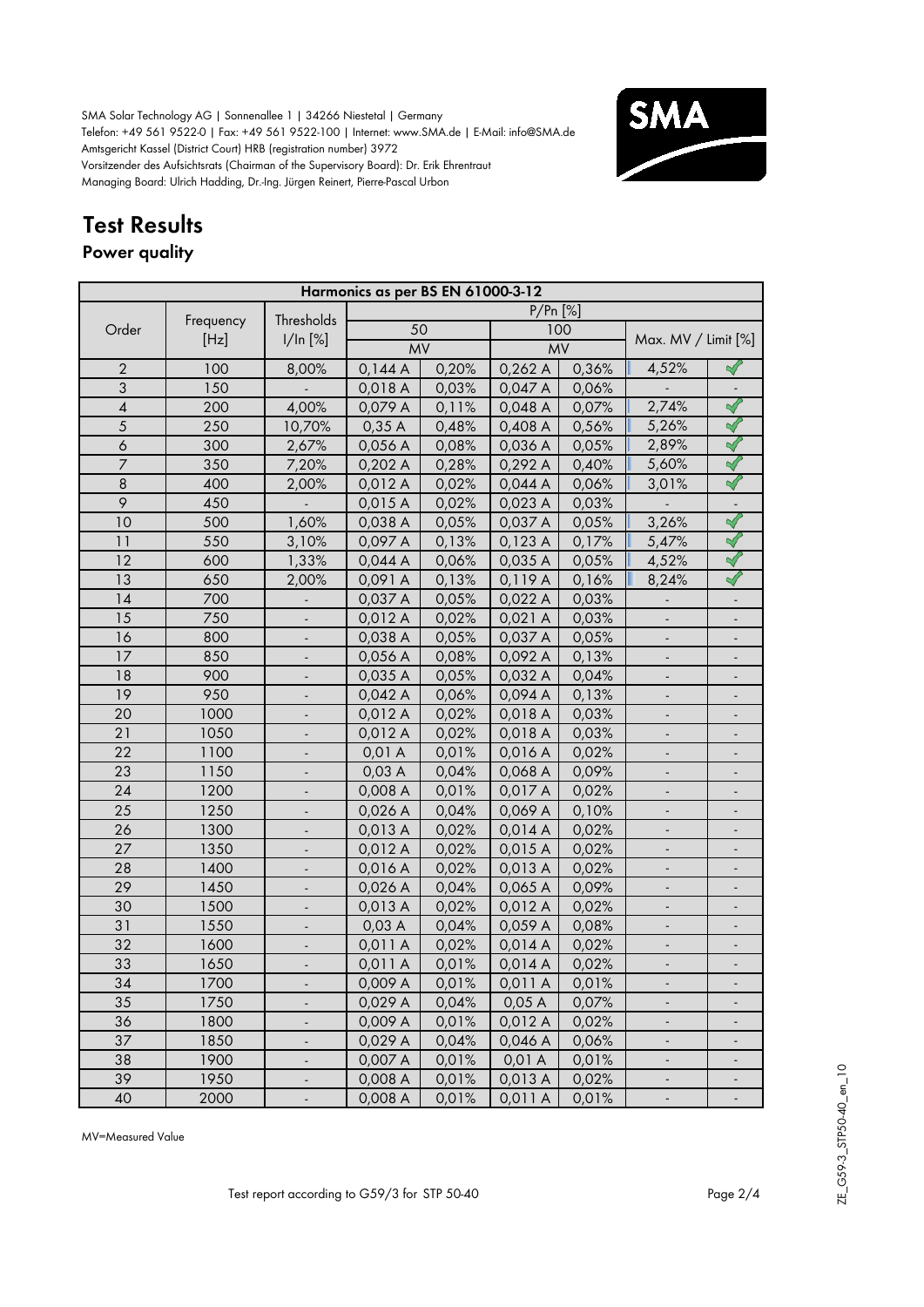

## **Test Results**

### **Power quality**

|              | Voltage fluctuations and flicker as per BS EN 61000-3-11 |          |              |       |          |              |      |              |  |  |  |  |
|--------------|----------------------------------------------------------|----------|--------------|-------|----------|--------------|------|--------------|--|--|--|--|
|              |                                                          | Starting |              |       | Stopping |              |      | Running      |  |  |  |  |
|              | dmax                                                     | dc       | $d(t)$ in ms | dmax  | dc       | $d(t)$ in ms | Pst  | Plt (2hours) |  |  |  |  |
| Limit        | 4.0%                                                     | 3.3%     | 500          | 4.0%  | 3,3%     | 500          |      | 0,65         |  |  |  |  |
| <b>MV</b>    | 0,04%                                                    | 0.01%    | 0.00         | 0.00% | 0,00%    | 0.00         | 0,04 | 0,04         |  |  |  |  |
| Verification |                                                          |          |              |       |          |              |      |              |  |  |  |  |

|              |          | <b>DC</b> injection |           |  |
|--------------|----------|---------------------|-----------|--|
|              | P/Pr[%]  |                     |           |  |
|              | 10       | 55                  | 100       |  |
| Limit        | 0,25% In | 0,25% In            | 0,25% In  |  |
| <b>MV</b>    |          | 0.03317A0.02023A    | 0,03295 A |  |
| %Inom        | 0,05%    | 0,03%               | 0,05%     |  |
| Verification |          |                     |           |  |

|       |            | <b>DC</b> injection           |            |              |       | Power factor |      |
|-------|------------|-------------------------------|------------|--------------|-------|--------------|------|
|       | P/Pr[%]    |                               |            |              |       | Voltage [V]  |      |
|       | 10         | 55                            | 100        |              | 218,2 | 230          | 253  |
| Limit | $0,25%$ In | $0,25%$ In                    | $0,25%$ In | Limit        | 0.95  | 0,95         | 0,95 |
| MV    |            | 0,03317 A 0,02023 A 0,03295 A |            | <b>MV</b>    | 1,00  | 1,00         | 1,00 |
| 5lnom | 0,05%      | 0.03%                         | 0,05%      | Verification |       |              |      |

MV - Measured value

### **Protection - Grid monitoring and reconnection time**

| <b>Trip Tests</b>      |           | G <sub>59/3</sub> |           | Setting         |           | <b>Measures Values</b> | Verification |
|------------------------|-----------|-------------------|-----------|-----------------|-----------|------------------------|--------------|
| Function               | Magnitude | Time              | Magnitude | Time            | Magnitude | Time                   |              |
| Undervoltage stage 1   | 200,1V    | 2,5 s             | 200,1V    | 2,5 s           | 199,6V    | 2,55s                  |              |
| Undervoltage stage 2   | 184 V     | 0,5 s             | 184 V     | 0.5 s           | 183,5 V   | 0,54s                  |              |
| Overvoltage stage 1    | 262,2V    | $\vert s \vert$   | 262,2V    | $\frac{1}{s}$   | 263,03 V  | 1,04s                  |              |
| Overvoltage stage 2    | 273,7V    | 0.5 s             | 273,7 V   | 0.5 s           | 274,5 V   | 0,54s                  |              |
| Underfrequency stage 1 | 47,5 Hz   | 20 <sub>s</sub>   | 47,5 Hz   | 20 <sub>s</sub> | 47,45 Hz  | 20,1 s                 |              |
| Underfrequency stage 2 | $47$ Hz   | 0,5 s             | $47$ Hz   | 0,5 s           | 46,95 Hz  | 0,6s                   |              |
| Overfrequency stage 1  | $51,5$ Hz | 90 <sub>s</sub>   | $51,5$ Hz | 90 <sub>s</sub> | $51,5$ Hz | 90,09 s                |              |
| Overfrequency stage 2  | $52$ Hz   | 0,5 s             | $52$ Hz   | 0.5 s           | $52$ Hz   | 0,6s                   |              |

| No trip test     |           | G59/3          | Verification | No trip test |           | G <sub>59/3</sub> |
|------------------|-----------|----------------|--------------|--------------|-----------|-------------------|
|                  | Magnitude | Time           |              |              | Magnitude | Time              |
| $U/V$ 1          | 204,1 V   | 3.5s           |              | U/F1         | 47,7 Hz   | 25 <sub>s</sub>   |
| U/V <sub>2</sub> | 188 V     | 2,48s          |              | U/F 2        | 47,2 Hz   | 19,98 s           |
| U/V3             | 180 V     | 0,48s          |              | U/F3         | 46,8 Hz   | 0,48 s            |
| O/V1             | 258,2V    | 2 <sub>s</sub> |              | O/F1         | $51,3$ Hz | 95 <sub>s</sub>   |
| O/V <sub>2</sub> | 269,7V    | 0,98 s         |              | O/F 2        | 51,8 Hz   | 89,98 s           |
| O/V3             | 277,7V    | 0,48s          |              | O/F3         | 52,2 Hz   | 0,48 s            |

| <b>Reconnection time</b> |            |                                       |                                           |          | No reconnection |         |
|--------------------------|------------|---------------------------------------|-------------------------------------------|----------|-----------------|---------|
| Limit                    | Settina    | <b>MV</b>                             | $\cdot$ .<br>$\mathbf{L}$<br>Verification | At 266.2 | 196.<br>At      | At 47.4 |
| ∩∩<br>ZU S               | ∩∩<br>ZU 5 | כ כ<br>$\overline{\phantom{a}}$<br>აა |                                           |          |                 |         |

| No trip test | G <sub>59/3</sub> | Verification    |  |
|--------------|-------------------|-----------------|--|
|              | Magnitude         | Time            |  |
| U/F1         | 47,7 Hz           | 25 <sub>s</sub> |  |
| U/F 2        | 47,2 Hz           | 19,98 s         |  |
| U/F3         | 46,8 Hz           | 0,48s           |  |
| O/F1         | 51,3 Hz           | 95 <sub>s</sub> |  |
| O/F 2        | 51,8 Hz           | 89,98 s         |  |
| O/F3         | 52,2 Hz           | 0,48s           |  |

| <b>Reconnection time</b> |                 |                     |                           |  | No reconnection                                   |  |  |
|--------------------------|-----------------|---------------------|---------------------------|--|---------------------------------------------------|--|--|
| Limit                    | Settina         | <b>MV</b>           | $\cdot$ .<br>Verification |  | At 266.2 V   At 196.1 V   At 47.4 Hz   At 51.8 Hz |  |  |
| 20 s                     | 20 <sub>s</sub> | כי כי<br>ى ب<br>JJ. |                           |  |                                                   |  |  |